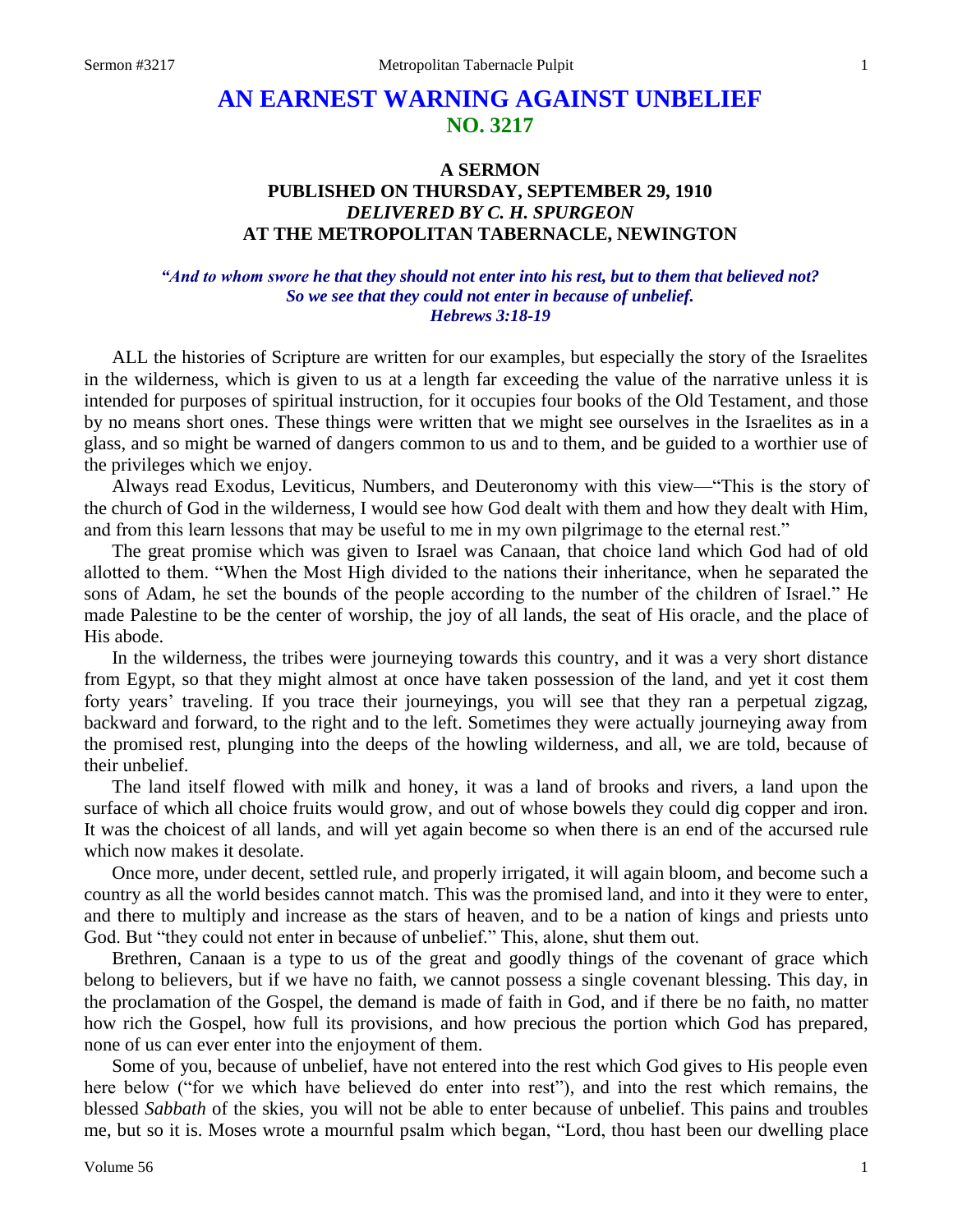in all generations," and then he went on to weep and bewail the transitory nature of man's estate. He wrote it while he was seeing forty funerals, at least, every day, for it required an average of forty deaths per diem to carry off all the people that came out of Egypt in the forty years. Their days were spent in bewailing the dead, so that it was true of them as it is not true of us, "All our days are passed away in thy wrath."

They had to mourn and sigh, with Canaan but a little way ahead. They might have been laughing in its glades, sunning themselves in its plains, feasting on its figs and grapes and corn, but instead thereof, they were pining and dying, digging graves and expiring, for "they could not enter in because of unbelief."

Many, many, many this day are tormenting themselves with needless despondency, shivering in fears they need not know, and vexed with plagues they need not feel because they fail to rest in Christ through unbelief. Alas, myriads more are descending into the lake that burns with fire, and know no rest, and never shall know any! For them the harps of angels never sound, for them the white robes are not prepared because the unbelieving must have their portion in the fiery lake. Oh, that God would now deliver them from this dreadful sin of unbelief!

I have only three remarks to make, and the first is, that *these were a highly favored people, yet they could not enter in because of unbelief,* secondly, that *the sole and only thing, according to the text, which shut them out was unbelief,* and that thirdly, *there were other people, their own sons and daughters, who, being delivered from this unbelief, did enter in*. That must have made the case more clear against them because their little ones, who they said should be a prey, were nevertheless permitted each one to stand in his lot. God's purpose was not frustrated because of man's unbelief. "If we believe not, yet he abideth faithful: he cannot deny himself."

**I.** First then, THESE WERE A HIGHLY FAVORED PEOPLE, YET THEY COULD NOT ENTER IN BECAUSE OF UNBELIEF.

Mark you, this was not said of Egyptians, Amorites, Philistines, no, it was said of Israelites who occupied the position of those who, in the New Testament, are called the "children of the kingdom," many of whom will be cast out. These are the persons to whom it may be truly said, "Be ye sure of this, that the kingdom of God is come nigh unto you." The dust of the feet of God's servants will be shaken off against you, but yet you have heard the message of mercy, and you have been as highly favored as Bethsaida and Chorazin when they heard the Word which, through its rejection, wrought for them a more intolerable doom.

Now, think of it. *These Israelites had seen great wonders wrought*. These men were in Egypt during those marvelous plagues. What times to live in, when they heard of miracle after miracle, peals of God's great thunder when He made His storm to beat about the head of proud Pharaoh! These men had seen the waters turned into blood, and the fish floating dead upon the stream, they had seen the diseases on the cattle, and the great hailstones which destroyed the harvest. They had been in the light when all the Egyptians were in the darkness that might be felt.

They had seen the plagues of locusts and of lice, and all the terrors of the Lord, when JEHOVAH took arrow after arrow out of His quiver, and shot them against the hard heart of Pharaoh. They had all eaten of the paschal lamb on that dread night when Egypt wept sore because the chief of all their strength had been smitten in all the dwellings of the sons of Ham. They had gone out with their kneading troughs in haste to escape from the land of bondage, brought forth with a high hand and an outstretched arm.

These very men had been with Moses when Pharaoh pursued them, and when that lifted rod frightened the Red Sea, and Israel found an open channel where of old the waves had perpetually rolled. They had marched through the depths as through the wilderness, and they had seen the eager waters leap back again into their place, and drown all Egypt's chivalry. They had heard the song of Miriam, "Sing ye to the LORD, for he hath triumphed gloriously; the horse and his rider hath he thrown into the sea." Yet "they could not enter in because of unbelief."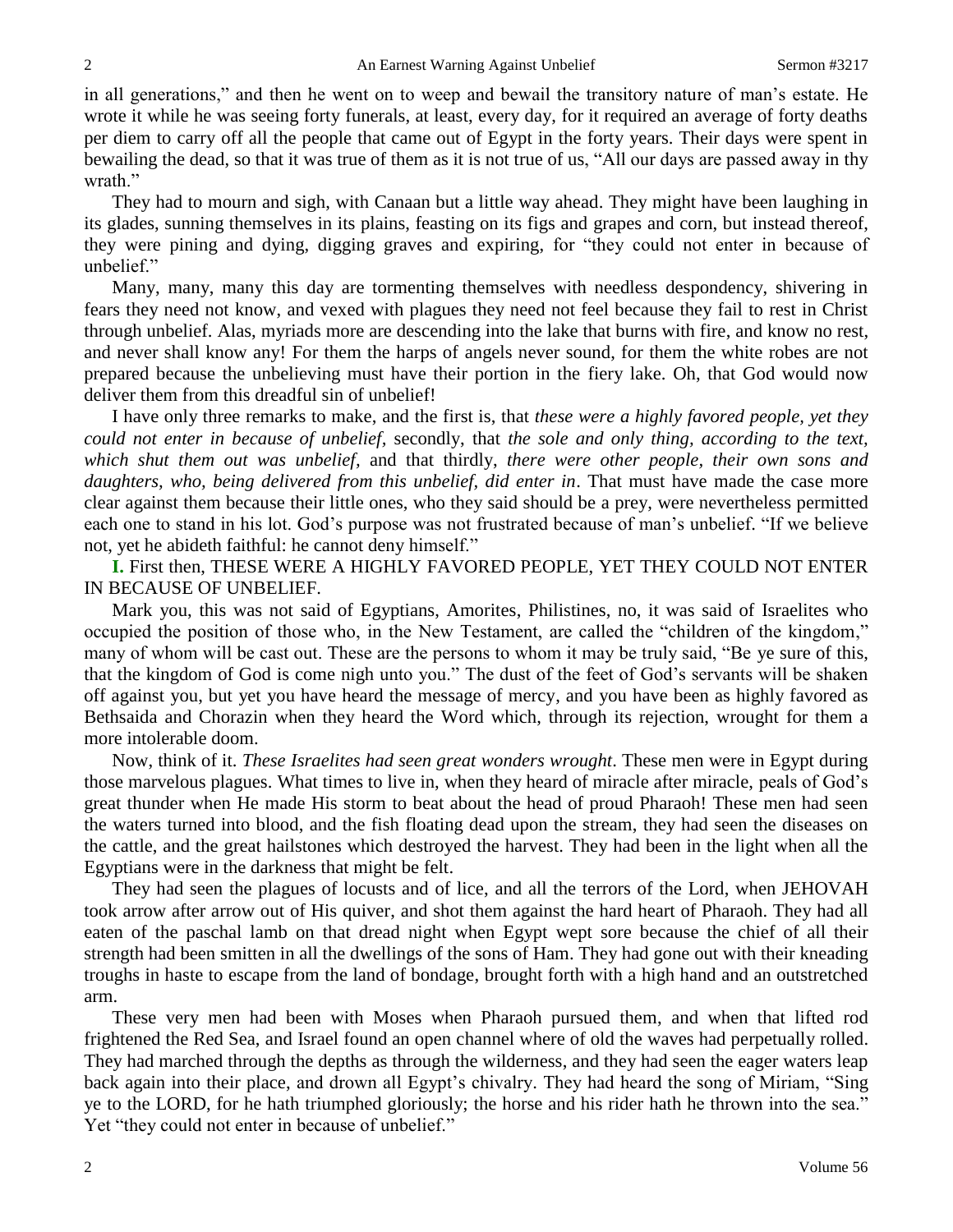And oh, brethren, there are some among you who have seen great marvels wrought by God! You have known the gift of His dear Son, so as to be assured of the fact, and to see it with your mind's eyes, though you have not believed unto salvation. You know what God has wrought for His people, you know how He delivered them, and saved them by the blood of His Son. You have been present when the power of the Lord has swept through the audience as the wind sweeps through the forest, and breaks the cedars of Lebanon.

You have known the mighty works which God has done in the midst of the congregation, and your eyes have seen them, and your fathers have also told you of the wondrous things which He did in their day and in the old time before them, and yet, with all this before you, and your mother in heaven, and your sister in the church of God, and your friends saved, you yourselves cannot enter in because of unbelief. Ah! the Lord will not have mercy upon you because of what you have seen, for so much light is but an aggravation of the guilt of your unbelief, and instead of pleading in your favor, it demands justice on those that believe not after all they have seen.

*To these Israelites great things had been revealed,* for during their sojourn in the wilderness, they had been scholars in a gracious school. You, yourselves have marvelled that they did not learn more. What glorious marchings those were through the wilderness, when the mountains saw You, O God, and they trembled, when Sinai was altogether on a smoke! To what other people did God ever speak as He spake to them? To whom did He give the tablets of divine command, written with His own mysterious pen?

Where else did He dwell between the cherubim, and shine forth with glorious majesty? Where else did He reveal Himself in type and shadow, by priest and sacrifice and altar? Where else was heard so sweetly holy psalm and daily prayer? Where else smoked the morning and the evening lamb, God teaching by all these? And yet, when they heard, they did provoke, when they were taught, they refused to learn, when they were called, they went not after Him. Their hearts were hardened, and they believed not the Lord their God.

We too, have enjoyed a clear revelation. We have heard the Gospel more plainly than the Israelites ever did. This blessed Book has more light in it than Moses could impart, and the preaching of the Gospel, where it is done affectionately and earnestly, and by the help of the Spirit of God, is a greater means of grace to the soul than all the sacred rites of the tabernacle. Shall it be with us as with them? "They could not enter in because of unbelief," shall we labor under the same disability? Sharers in solemn feasts, and yet their carcasses fell in the wilderness! Partakers of countless blessings, favored with the light of God, and yet shut out from JEHOVAH'S rest because they believed not! Will this be our portion also?

Remember also, that *they were a people with whom God had great patience*. Has it ever struck you—the great patience which must have been exercised in forty years of provocation? I put it to any man here who has a good temper, and is very calm and cool, and singularly forgiving, how long could you stand provocation? Brother, if they did always provoke you intentionally, willfully, and repeatedly, how long could you bear it? Ah, you could not be *provoked* one-half so long as you think you would, without at least coming to blows.

When Jesus said to His disciples that if a brother should trespass against them seven times in a day, and seven times a day should turn and say, "I repent," they should forgive him, the very next thing we read is that the apostles said to the Lord, "Increase our faith," as much as to say, "Flesh and blood can never attain to that. Lord, You must increase our faith if we are to do that." But *forty years'* provocation, what think you think that? Some men bear provocation well because they cannot return it, on the principle mentioned in Cowper's ballad—

> *"So stooping down, as needs he must Who cannot sit upright."*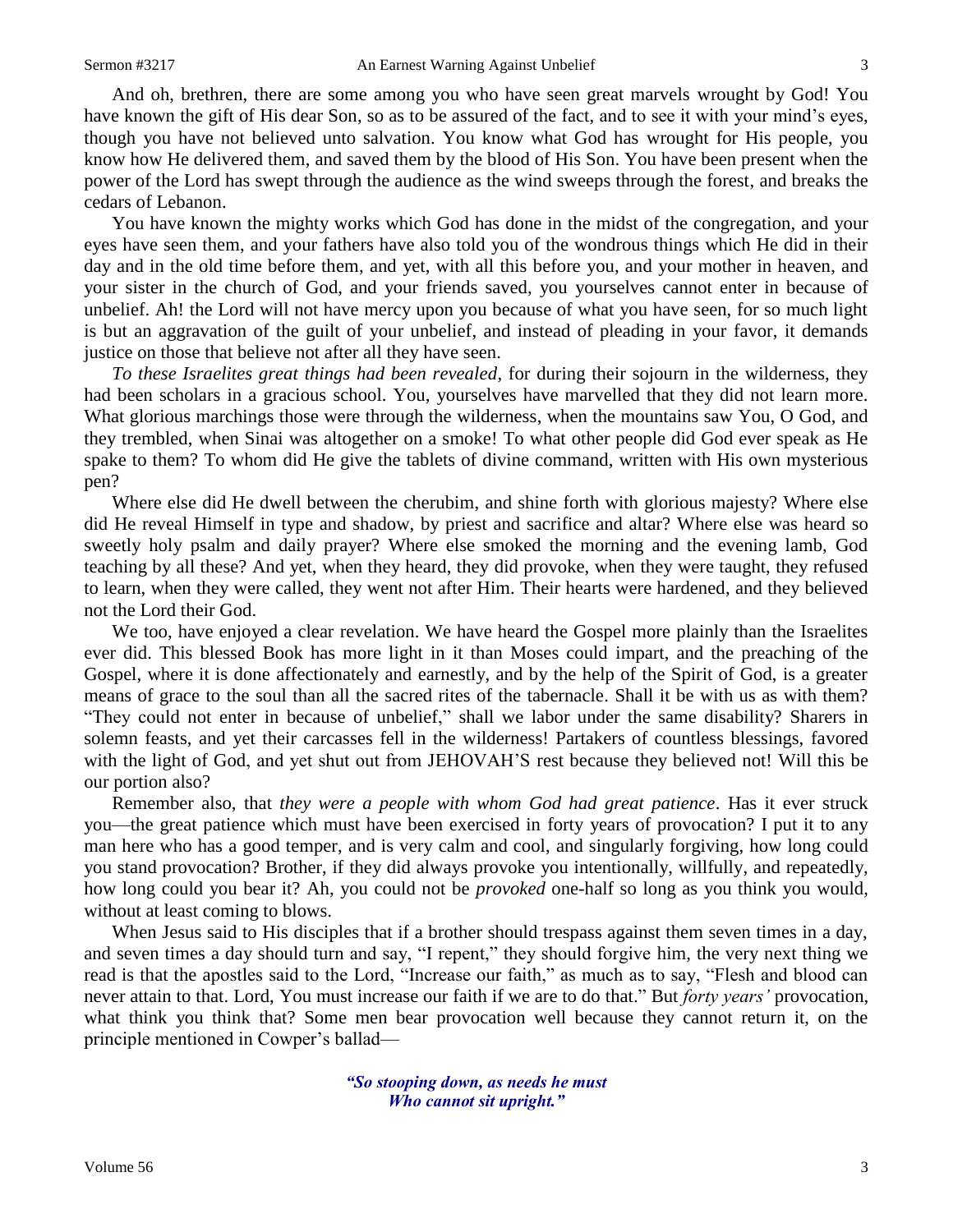But when a man knows his power to end the provocation, and to deliver himself, he is not so slow to ease him of his adversary. See the gentleness of the Lord. Forty years is He provoked! One would have thought that, surely, in that time these people would turn and repent. Moses himself, I think, in the greatest agony of his prayer, could only have said, "Lord, give them twelve months in which they may mend their ways." That gracious intercessor who is mentioned in the parable of the fig tree only said, "Let it alone this year also." That was all. But this was *forty* years! A fruitless tree standing for forty years! Why cumbers it the ground?

Oh, the stupendous mercy of God! But they could not enter into His rest after all. Will it be the same with you who have heard the Gospel for many years? What is to become of you? When so much patience is lost upon you, what must happen next? I scarcely feel as if I could pity *you,* I seem as if I pitied God that He has borne your indifference so long as the only return for His great love. In what manner has He acted that you should so ungenerously treat Him and continue still to provoke Him? I fear it will ere long be said of you, "they could not enter in because of unbelief."

Once more only on this point. *These people had also received great mercies*. It was not merely what they had seen, and what they had been taught, and the long-suffering they had enjoyed, but they had received very remarkable favors. They drank of the rock which followed them, and the manna fell every morning fresh from heaven for them. Men did eat angels' food! They had a cloudy pillar to guide and shield them by day, and that same pillar at night became a light of fire, and so lit up the canvas city all night long. The Lord was a wall of fire round about them, and a glory in their midst.

Will you think, dear friend, what God has done for you from your childhood until now? Perhaps you found yourself upon a mother's lap, and she was singing of Jesus, and as you grew up, you dwelt in a family circle where that dear name was a household word. By and by, you were led to a godly teacher to be taught more about Jesus, and since then, you have heard from the pastor's mouth a message which he tries to steep in love whenever he delivers it.

Then think of the lord's gracious providence. You have been fed and cared for. Perhaps you have been brought very low, but you have had food and raiment. Others are pining in the workhouse, and you have, probably, a competence, or you are in health, and are able to earn your livelihood, and in times of sickness, God hears you, and keeps you from death. You have been preserved in accident, and here you are, kept alive with death so near.

Will you not turn unto the Lord? For if not, He will not always spare you. Earth feels your weight too much for her, and almost asks God to let her open a grave for the wretch who refuses to love his Creator. Time itself is getting impatient of your sin, and hurrying on the hour when your allotted span will be over, and you will be forced into a dread eternity. O soul, soul, highly-favored as you are, it seems so sad a thing that of you it should be said, *"He* could not enter in," or *"she* could not enter in"— "because of unbelief."

**II.** And now a few words upon our second head. NOTHING BUT UNBELIEF SHUT THEM OUT, "They could not enter in because of unbelief."

*It was not through great sin in other respects,* although they were a sinful people. God was ready to forgive them everything else but unbelief, and had they been but willing and obedient, the times of their ignorance He would have winked at. He had provided sacrifices on purpose to take away sins of ignorance, and multitudes of sins besides, but nothing takes away the sin of unbelief, so long as it remains in the heart. You must be believers, or the blood of Jesus Christ itself shall never be sprinkled upon you to your cleansing. However great your sins may have been, all manner of sin and iniquity shall be forgiven unto you if you believe. The greatness of your sin shall not shut you out of Heaven—only unbelief will stop the way.

*Neither,* my dear brethren, *would their other evil tendencies have kept them out of Canaan*. God knew what they were. They had been a race of slaves in Egypt, and it is not easy for a nation long in bondage to rise to the dignity of freedom, the Israelites in the wilderness were people of a low type, much degraded by slavery, and God was therefore lenient with them. Many laws He did not make,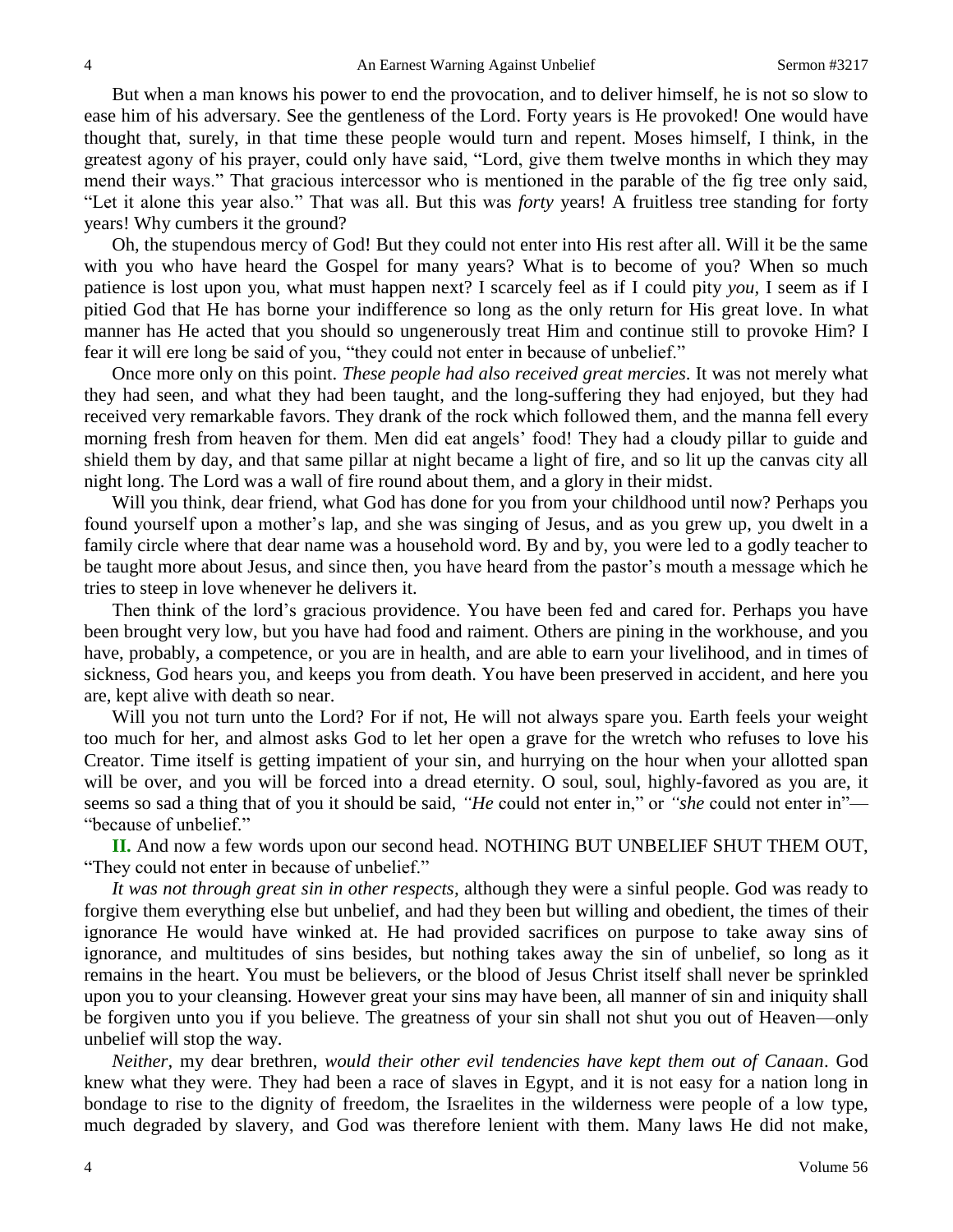because He knew they would not keep them, and there were some things which He permitted them which could not be permitted us. "Moses, because of the hardness of your hearts, permitted you to put away your wives," said Jesus. The Lord was very gentle towards their moral weakness, and bore with them as a nurse with her children, but when it came to unbelief—a doubt of Him who was so clearly God—a denial of His power, His faithfulness, His truth, then they were shut out of Canaan as with an iron gate.

My brethren, they were *not unbelieving from want of evidence,* yet they had not more than you have, because most of you have abundant evidence of the truth of the Gospel. The Bible to you has been God's Book from your childhood, and you take its inspiration for granted, and you are therefore inexcusable if you do not trust Christ. If a man's skepticism includes a doubt of the existence of God, or the truth of Scripture, we will talk to him another time.

But with most of you there are no such questionings, and the Lord Jesus might well demand of you, "If I tell you the truth, why do you not believe me?" If before the judgment seat of Christ a man shall be forced to confess, "I believe the Bible to be God's Word," I cannot imagine the apology which he can frame in his heart for not having believed in Jesus Christ. To you, then, there is no lack of evidence, and if you are shut out of heaven, your own willful unbelief must bear the blame.

The Israelites were *not unbelieving from lack of encouragement,* for as I have already shown you, the Lord sweetly encouraged them to believe in Him by the great things He did for them, and by His gentle dealings day by day. Most of you have been gently persuaded and encouraged to trust in the Lord Jesus. How blessedly the Word of God has worded its invitations so as to suit the timorousness of poor trembling sinners, and as a preacher I can honestly say that I lay out all my wits to think of truths which might cheer desponding souls!

God, who abounded to me in all goodness and mercy and is bringing me tenderly to His feet, has made me long after souls that I may bring them to Him. If you have not believed, it has not been for want of invitations, and expostulations, and encouragements, and words of consolation. No, you will not be able to blame the Bible or the preacher, unbelief of the most wanton kind will be chargeable upon you and will shut you out of God's rest.

*Nor would it have been true if the Israelites had said that they could not enter in because of difficulties*. There was the Jordan before them, and when they entered the land, there were cities walled to heaven, and giants before whom they felt like grasshoppers. Yes, but that did not hinder, for God divided the Jordan, made the walls of Jericho to fall flat to the ground, and sent the hornets before them to chase out the giants. Israel had little more to do than to go up and take the spoil.

Now, soul, there is no difficulty between you and eternal life which Christ either has not removed already or will not remove as you believe in Him. As for your iniquities, when you believe, they are gone—the Jordan is divided. As for your inbred sins, He will surely drive them out little by little, when you believe in Him. As for your old habits, which are like the high walls of the Canaanite cities, they shall fall down at the sound of the ram's horn of faith. Only believe, and you shall enter into rest.

Trust in God, and impossibilities shall vanish, and difficulties shall become a blessing to you. Nothing hinders you except that *you will not believe,* and if you will not believe, neither shall you be established. "If ye believe not," says Christ, "that I am he, ye shall die in your sins." "This is the condemnation, that light is come into the world, and men loved darkness rather than light." This is the sin of which I pray the Spirit of God to convict you, "Of sin, because they believe not on me."

**III.** The third head is that SOME DID ENTER IN.

These were their own children, and I have been wondering whether, if I should preach in vain to a whole generation of those who reject Christ, I might yet hope that their children would rise up to call the Redeemer blessed. Dear young man, do not follow in your unbelieving father's footsteps. Dear girl, do not imitate the indecision, the halting between two opinions, which you have seen in your mother. If her carcass must fall in the wilderness, there is no reason why yours should. Is it not a great mercy that the Lord does not reject us because of the sins of our fathers? Though you were a child of shame, yet you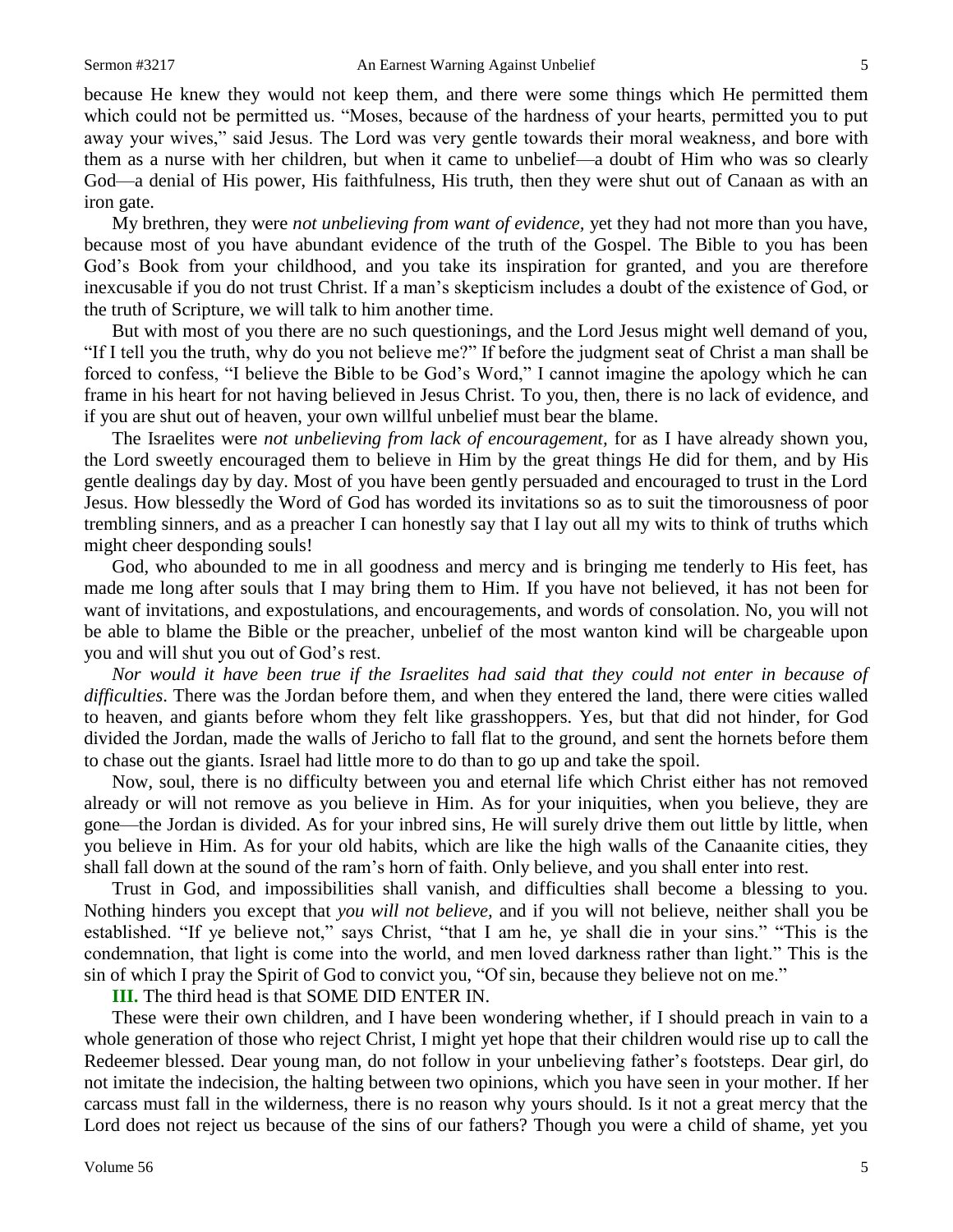may be a child of grace, though your pedigree were dishonorable, your end may be glorious. If the history of your ancestors is full of unbelief and rejection of the Lord, yet this need be no reason why you should perish with them.

Look at the effect of this upon the fathers, as they looked upon their sons and said, "That boy of mine will have a house and home in the holy land, but I must die in the desert. That girl of mine will be among the merry wives that make joy in Eshcol, and that go up to the house of the Lord in Zion, but I must be buried in this waste of sand, for the Lord has sworn in His wrath that I shall not enter into His rest."

Fathers and mothers, how do these things suit you? I am sure if it were my lot to see my boys rejoicing in the Lord while I was an unbeliever, and could not enter in because of unbelief, I could not bear it. I could not bear it. How I wish that your children would entice you to Christ! I have known it happen by the influence of dear departing infants. Many a time the Lord has taken a babe away from its mother's breast, to her grief at first, but to her salvation in the end. The shepherd could not get the sheep to follow till he took up its lamb, and carried it in his bosom, and then the mother would go wherever he liked.

Perhaps the Lord has done that with some of you on purpose that you may follow Him. Do you want Him to come and take another little one? Ah, He may, for He loves you! If one is not enough, He may take another, till at last you follow the Shepherd's call. If you will not follow Jesus, you cannot enter where your babes have gone. Mother, you shall not see the heavenly field wherein your little lambs are resting, you are divided from them forever. Unbelieving Father, you cannot follow your sons, your believing offspring are with God, but you must be cast out from His presence. Can you endure this?

O impenitent sinner, do you not know that God's purpose shall not be frustrated? If *you* will not have Christ, others will. If you will not come to the banquet of His love, He will gather the wanderers and the outcasts, for His wedding shall be furnished with guests. As surely as the Lord lives, Christ shall not die in vain. Heaven shall not be empty, and the sacred orchestra of the skies shall not lack musicians. If you count yourselves unworthy, others whom you have despised shall be welcomed to the feast of love. Harlots and outcasts, His mighty grace will save, and you, the children of the kingdom, shall be cast into outer darkness, where weeping and wailing and gnashing of teeth are heard.

Can you bear it? Can you bear to think of it? If *you* can, *I* cannot. When I think of any of my hearers perishing, I feel like Hagar when she could not help her child, and therefore laid him under the bushes, and went away saying, "Let me not see the death of the child!" One of you lost! One of you lost! It is too much for me to think of! Yet to many of you the Gospel has been preached in vain, for the hearing of it has not been mixed with faith. The Lord have mercy upon you!

To me it is especially appalling that a man should perish through willfully rejecting the divine salvation. A drowning man throwing away his lifebelt, a poisoned man pouring the antidote upon the floor, a wounded man tearing open his wounds, any one of these is a sad sight, but what shall we say of a soul putting from it the Redeemer, and choosing its own destruction?

O souls, be warned, and forbear from eternal suicide. There is still the way of salvation, "Believe on the Lord Jesus Christ, and thou shalt be saved." To believe is to trust. I met with one the other night, who had imbibed the notion that saving faith was simply to believe that the doctrines of the Word of God and the statements therein made are true. Now faith includes that, but it is much more. You may believe all this Book to be true, and be lost notwithstanding your belief.

You must so believe it as to act upon it by trusting. "Trust *what?"* say you. Let us alter the question before we answer it. "Trust *Whom?"* You have to trust in a living Person, in the Lord Jesus Christ who died as the Substitute for those who trust Him, and lives to see that those whom He bought with blood are also redeemed from their sins by power, and brought home to heaven. Trust Jesus Christ, soul. Have done with yourself as your confidence, and commit your soul unto the keeping of the faithful Redeemer.

Have you done so? Then, even if the clock has not ticked once since you believed in Jesus Christ, you are as surely saved as if you had been a saint these twenty years, for he that believes in Him is not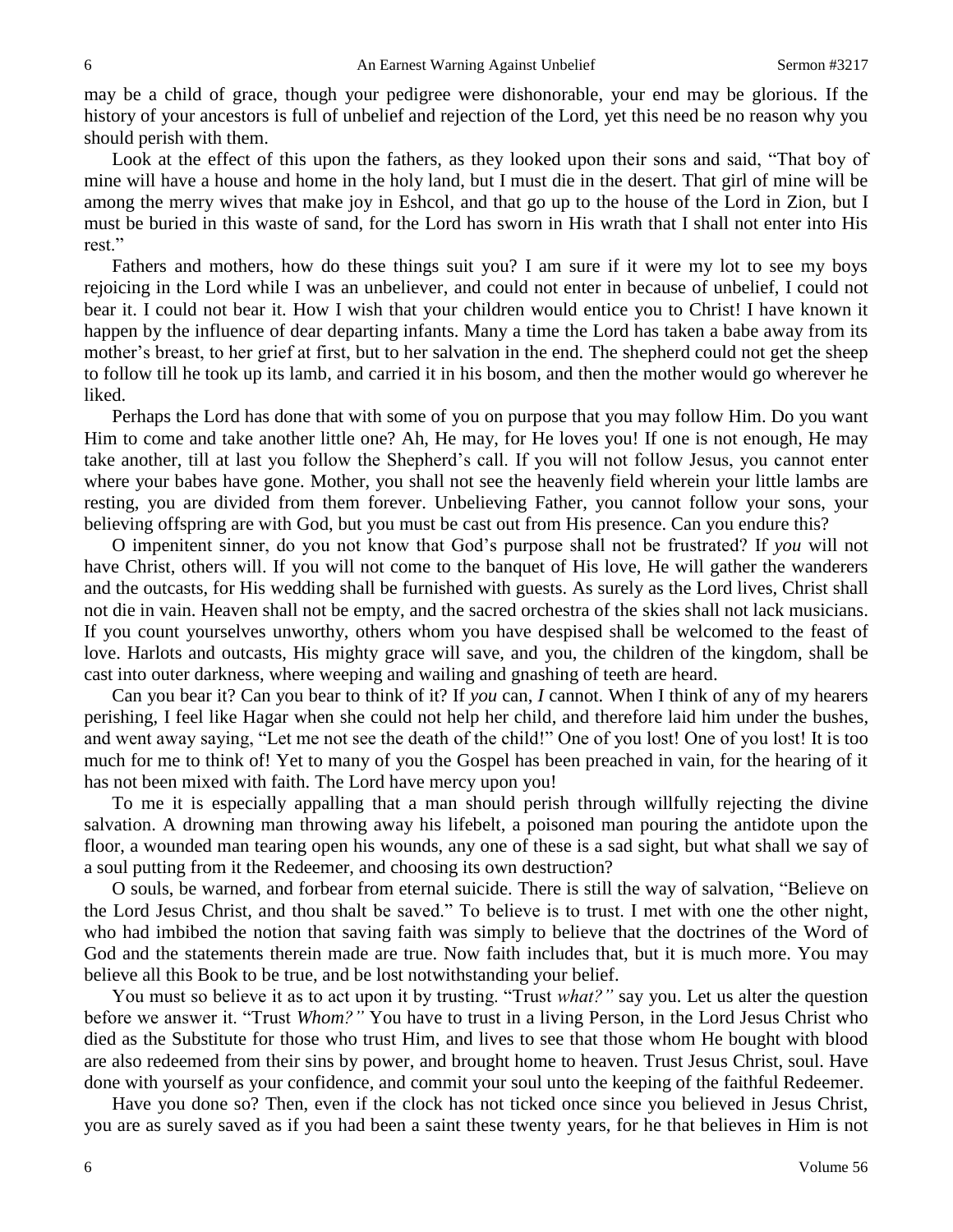condemned. This declaration makes no stipulation as to time. "There is therefore now no condemnation to them which are in Christ Jesus." "He that believeth and is baptized shall be saved." God grant that you may obey the heavenly precept, for Jesus Christ's sake! Amen.

## **EXPOSITION BY C. H. SPURGEON**

#### *HEBREWS 2 AND 3*

## **Hebrews Chapter 2. Verse 1.** *Therefore we ought to give the more earnest heed to the things which we have heard, lest at any time we should let them slip.*

That is to say, because Jesus is so great, because the truths which He came to reveal are so infinitely important, "therefore we ought to give the more earnest heed to the things which we have heard, lest at any time we should let them slip," for sometimes, we seem to let them slip. We grow cold, our mind is dull, our heart is occupied with other matters, and we let these heavenly things leak out, or drift by us, as if we were not concerned in them.

**2-3.** *For if the word spoken by angels was steadfast, and every transgression and disobedience received a just recompense of reward; how shall we escape, if we neglect so great a salvation;*

Hark, "How shall we escape, if we *neglect* so great a salvation?" Not if we resist it, reject it, despise it, oppose it, but if we neglect it. If a man is in business, it is not necessary that he should commit forgery in order to fail, he can fail by simply neglecting his business. If a man is sick, he need not commit suicide by taking poison, he can do it just as surely by neglecting to take proper medicines. So is it in the things of God, neglect is as ruinous as distinct and open opposition, "How shall we escape, if we neglect so great a salvation;"—

**3-4.** *Which at the first began to be spoken by the Lord, and was confirmed unto us by them that heard him; God also bearing them witness, both with signs and wonders, and with divers miracles, and gifts of the Holy Ghost, according to his own will?*

Observe, then, that this Gospel comes to us by Christ, and it is confirmed to us by His apostles, and further confirmed by those signs and wonders, and divers miracles which God sent as the seals of apostolic teaching, so that this Gospel is not one about which we can raise any question whatever. It comes by a medium which we must not dare to question, it has confirming seals which it is blasphemous for us to dispute. Oh, how gladly should we receive it! How tenderly should we treat it! How devoutly grateful should we be for it, and how earnestly should we comply with all its requirements!

**5.** *For unto the angels hath he not put in subjection the world to come, whereof we speak.*

God has not made angels to be the preachers of the Gospel. Doubtless they derive some happiness from it, if only from the sight of those converted under it, but it is in no sense under the government of angels.

**6-8.** *But one in a certain place testified, saying, What is man, that thou art mindful of him? or the son of man, that thou visitest him? Thou madest him a little lower than the angels; thou crownedst him with glory and honour, and didst set him over the works of thy hands: thou hast put all things in subjection under his feet.*

It is so, in a measure, in the natural world. Man is made to be the master of it, and the ox and the horse, with all their strength, must bow their necks to man, and the lion and the tiger, with all their ferocity, must still be cowed in the presence of their master. Yet this is not a perfect kingdom which we see in the natural world. But in the spiritual world, man is still to be supreme for the present, and therefore Christ becomes not an angel, but a man. He takes upon Him that nature which God intends to be dominant in this world and in that which is to come.

**8.** *For in that he put all in subjection under him, he left nothing that is not put under him. But now we see not yet all things put under him.*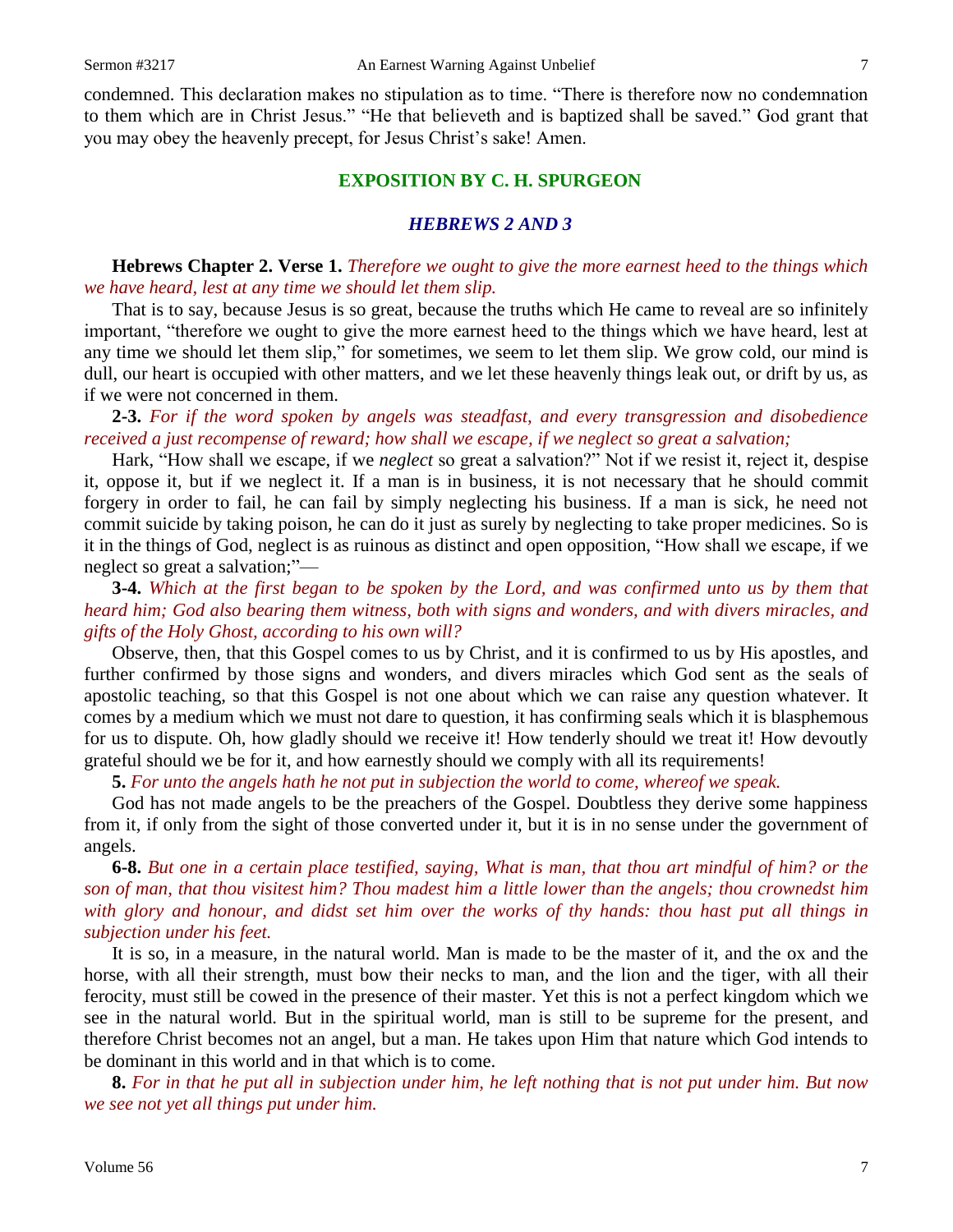We see not yet man the master of everything, not even Christ, the model man, the Head of all men. While He was here below, He was not a ruling Lord, but a suffering servant. He said to His disciples, "I am among you as he that serveth." Yet it is in Him that the dominion once given to man is to be seen most clearly displayed.

**9.** *But we see Jesus, who was made a little lower than the angels for the suffering of death, crowned with glory and honour;*

We see that by faith. We see Jesus, not merely as God, but as the God-man exalted "far above all principality and power, and might, and dominion."

**9-10.** *That he by the grace of God should taste death for every man. For it became him, for whom are all things, and by whom are all things, in bringing many sons unto glory, to make the captain of their salvation perfect through sufferings*. [See sermon #2619, The Captain of Our Salvation].

Not that Christ needed to be made perfect in nature, but perfect in His capacity to be the Captain of our salvation, complete in all the offices which He sustains toward His redeemed people. He must be a sufferer that He may be a sympathizer, and hence His sufferings made Him perfect.

**11.** *For both he that sanctifieth and they who are sanctified are all of one;* [See sermon #2418, "All of One"].

He who sets them apart and they who are set apart "are all of one." They are of one nature, and they have one destiny before them.

**11.** *For which cause he is not ashamed to call them brethren,—*

Does not this bring very sweetly before you the close relationship of Christ to His people? He has espoused their nature, and He owns it by calling then brethren.

**12.** *Saying, I will declare thy name unto my brethren, in the midst of the church will I sing praise unto thee.*

The apostle was writing to Hebrews, and therefore he quoted from the books with which they were familiar. He here quotes the twenty-second psalm as the words of the Messiah.

**13.** *And again, I will put my trust in him. And again, Behold I and the children which God hath given me.*

There are some passages which we should never have thought related to the Messiah if the New Testament had not told us that they do. Hence I have no doubt that we much more often err in not seeing Christ in the Old Testament than in seeing Him there, for there may be many other passages besides these which are supposed to speak of Christ which do speak of Him.

**14.** *Forasmuch then as the children are partakers of flesh and blood, he also himself likewise took part of the same; that through death he might destroy him that had the power of death, that is, the devil;* [See sermon #166, The Destroyer Destroyed].

By His own death, Christ broke that evil power which brought death into the world with its long trail of woe. He did this, not by His example, not even by His life, but by His death. Therefore let those who speak slightingly of His atoning sacrifice see their folly, for it is through death that Christ destroys "him that had the power of death, that is, the devil;"—

**15-16.** *And deliver them who through fear of death were all their lifetime subject to bondage. For verily he took not on him the nature of angels; but he took on him the seed of Abraham.* [See sermon #90, Men Chosen—Fallen Angels Rejected—].

Christ's great mission was not to save angels, but to save men. Therefore He came not in the nature of angels, but in the nature of men.

**17-18.** *Wherefore in all things it behoved him to be made like unto his brethren, that he might be a merciful and faithful high priest in things pertaining to God, to make reconciliation for the sins of the people. For in that he himself hath suffered being tempted, he is able to succour them that are tempted.*  [See sermons #487, A Tempted Savior—Our Best Succor, #1947, The Suffering Savior's Sympathy, and #2885, Christ's Sympathy with His People]*.*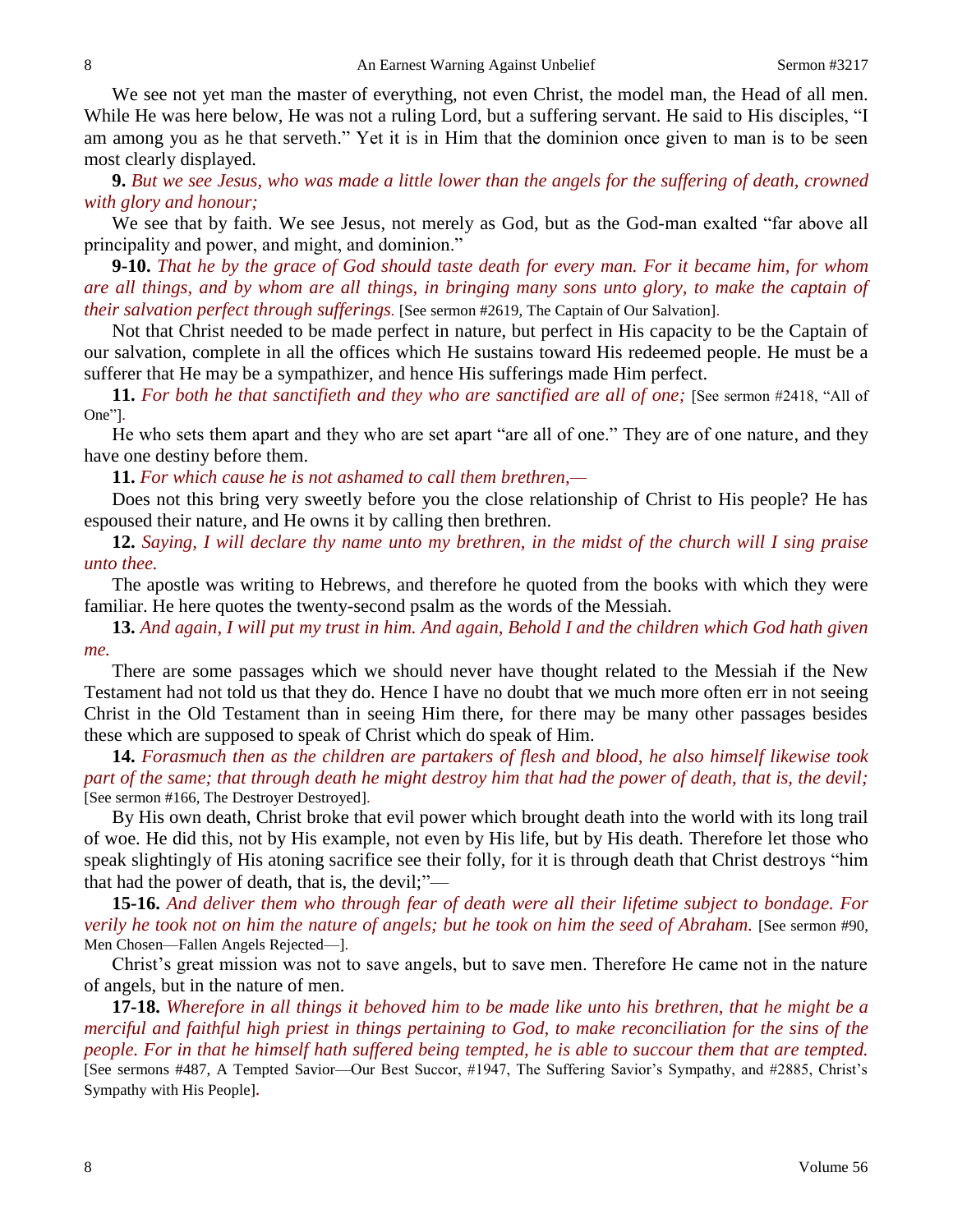And this is the reason why He suffered, and why he became a man capable of suffering, that He might be able to succor the tempted. It was for this that Christ left heaven, for this He was born of the virgin, for this He lived, and for this He died, that He might be "able to succor them that are tempted."

**Hebrews Chapter 3. Verse 1.** *Wherefore, holy brethren, partakers of the heavenly calling, consider the Apostle and High Priest of our profession, Christ Jesus;*

Think of Him, think how great He is, think what attention He deserves from all who believe in Him.

**2-6.** *Who was faithful to him that appointed him, as also Moses was faithful in all his house. For this man was counted worthy of more glory than Moses, inasmuch as he who hath builded the house hath more honour than the house. For every house is builded by some man; but he that built all things is God. And Moses verily was faithful in all his house, as a servant, for a testimony of those things which were to be spoken after; but Christ as a son over His own house;*

See the superiority of Christ over Moses, Moses is honored by being called the servant of God, but Jesus is the Son of God, and as Son, Master over His own house.

**6.** *Whose house are we,—*

Christ built the house, He laid us together like stones upon the great foundation, Moses is but a caretaker in the house.

**6.** *If we hold fast the confidence and the rejoicing of the hope firm unto the end.*

Final perseverance is an absolute necessity of a child of God. We do not prove ourselves to be a part of the house if we move about like loose stones.

**7-10.** *Wherefore (as the Holy Ghost saith, Today if ye will hear his voice, harden not your hearts, as*  in the provocation, in the day of temptation in the wilderness: when your fathers tempted me, proved me, *and saw my works forty years. Wherefore I was grieved with that generation, and said, They do always err in their heart; and they have not known my ways,—*

Do not provoke your God by your quibbling, or your murmuring, or your idolatry, act not as those unbelievers did who died in the wilderness.

**11-12.** *So I sware in my wrath, They shall not enter into my rest.) Take heed, brethren, lest there be in any of you an evil heart of unbelief, in departing from the living God.* [See sermon #2552, "Take Heed, Brethren"].

There was that "evil heart" in the Israelites, is there not a danger that it may be in you also who are partakers of the like nature?

**13.** *But exhort one another daily, while it is called Today; lest any of you be hardened through the deceitfulness of sin*. [See sermon #620, A Warning Against Hardness of Heart].

If sin came to you openly proclaiming itself as sin, you would fight against it, but it is very cunning and deceitful, and it gradually petrifies the heart, and especially the heart of those who think that they will never provoke God by their sin. Pride has already begun to work in them, and where pride can work, every other sin finds elbowroom. God save us from the deceitfulness of sins!

**14.** *For we are made partakers of Christ, if we hold the beginning of our confidence stedfast unto the end*; [See sermon #1042, A Persuasive to Steadfastness].

You are to hold fast, to hold on, and to hold out to the end, and the grace you need in order to do this is waiting for you if you will but look for it, and daily live under the power of it.

**15-16.** *While it is said, Today if ye will hear his voice, harden not your hearts, as in the provocation. For some, when they had heard, did provoke: howbeit not all that came out of Egypt by Moses.*

All but two that came out of Egypt died in the wilderness, only Joshua and Caleb were faithful among the faithless found.

**17.** *But with whom was he grieved forty years? was it not with them that had sinned, whose carcasses fell in the wilderness?*

See how the apostle speaks of them, he does not say that their bodies were buried, but that their carcasses fell, in the wilderness. Unbelief degrades us into beasts whose carcasses fall beneath the pole